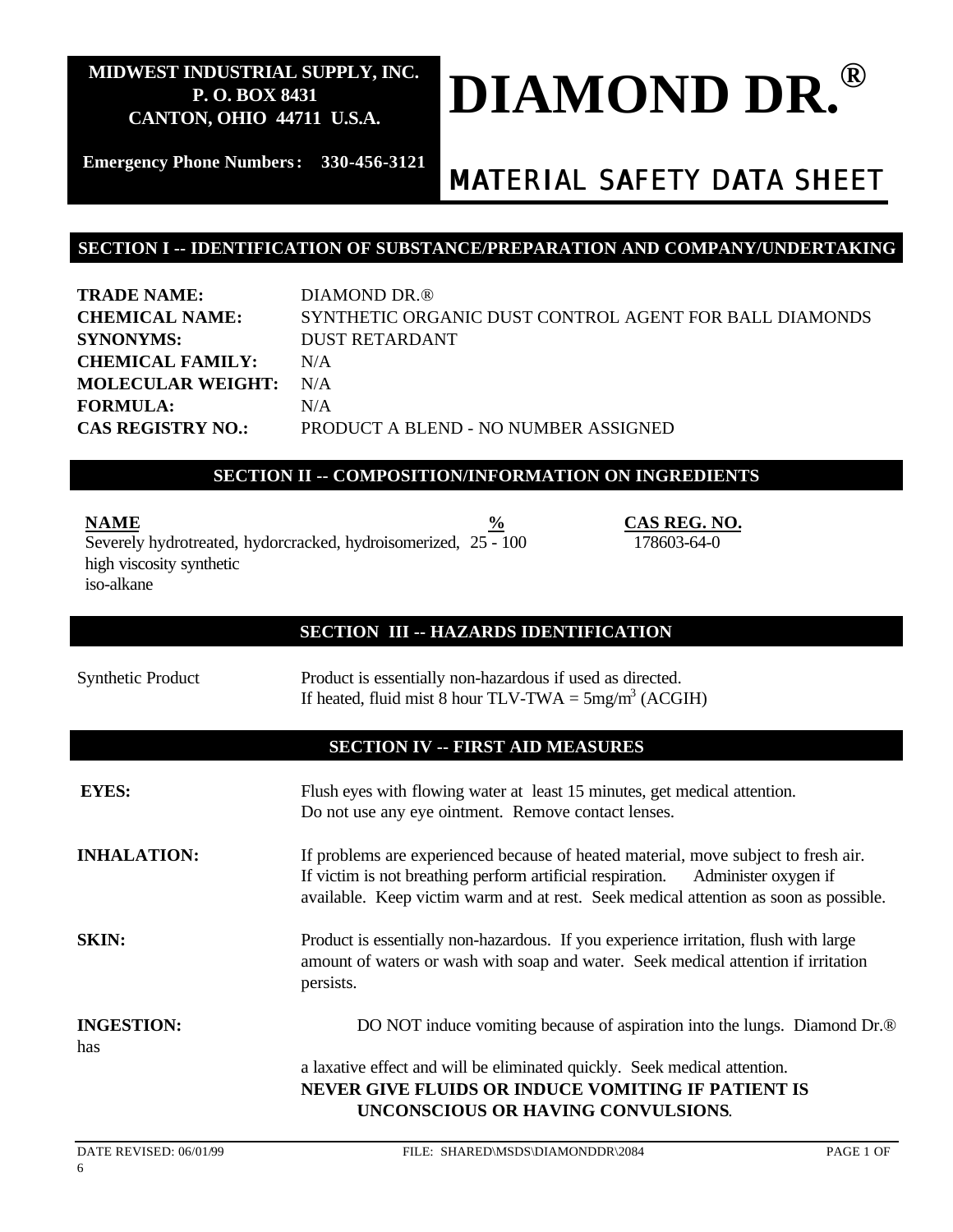

**Emergency Phone Numbers: 330-456-3121**

# *MATERIAL SAFETY DATA SHEET*

# **NOTE TO PHYSICIAN:** Monitor respiratory distress. If cough or difficulty breathing develops, evaluate for respiratory tract irritation, bronchitis or pneumonitis. **SECTION V -- FIRE FIGHTING MEASURES FLAMMABILITY:** Nonflammable, but will burn an prolonged exposure to flame or high temperature. **FLASH POINT (TEST METHOD):**  $>338^{\circ}F$  ( $>170^{\circ}C$ ), open cup, ASTM D92, Cleveland **AUTOIGNITION TEMPERATURE:** 664<sup>0</sup>  $664^0$ F (351<sup>0</sup>C) **UNUSUAL FIRE AND EXPLOSION HAZARDS:** Do not cut, weld, heat of drill or pressurize empty container. **MATERIALS TO AVOID:** Low fire hazard. Must be moderately heated before ignition will occur. Avoid contact with strong oxidizing agents, including peroxides, chlorine and strong acids. **PRODUCTS OF COMBUSTION:** Carbon dioxide, carbon monoxide, smoke and irritating fumes as products of incomplete combustion.

## **EXTINGUISHING MEDIA AND INSTRUCTIONS:**

If a tank, railcar of tank truck is involved in a fire isolate for 0.5 miles in all directions. Shut off fuel to fire if it is possible to do so without hazard. If this is impossible, withdraw from the area and let the fire burn itself out under controlled conditions. Withdraw immediately in case of rising sound from venting safety device or any discoloration of the tank due to fire. Cool containing vessels with water spray in order to prevent pressure build-up, autoignition or explosion.

SMALL FIRE: use dry chemicals, foam,  $CO<sub>2</sub>$ .

LARGE FIRE: use water spray, fog of foam. For small outdoor fires portable extinguishers may be used and SCBA (self contained breathing apparatus) may not be required. For all indoor fires and any significant outdoor fires SCBA if required. Respiratory and eye protection are required for fire fighting personnel.

## **SECTION VI - ACCIDENTAL RELEASE MEASURES**

## **SPILL AND LEAK PROCEDURES:**

ELIMINATE ALL IGNITION SURCES. Stop leak without risk and contain spill. Absorb with inert absorbent materials such as clay or sand. Place absorbent in closed metal containers for later disposal or burn in appropriate facility. Keep spills out of sewers and open bodies of water.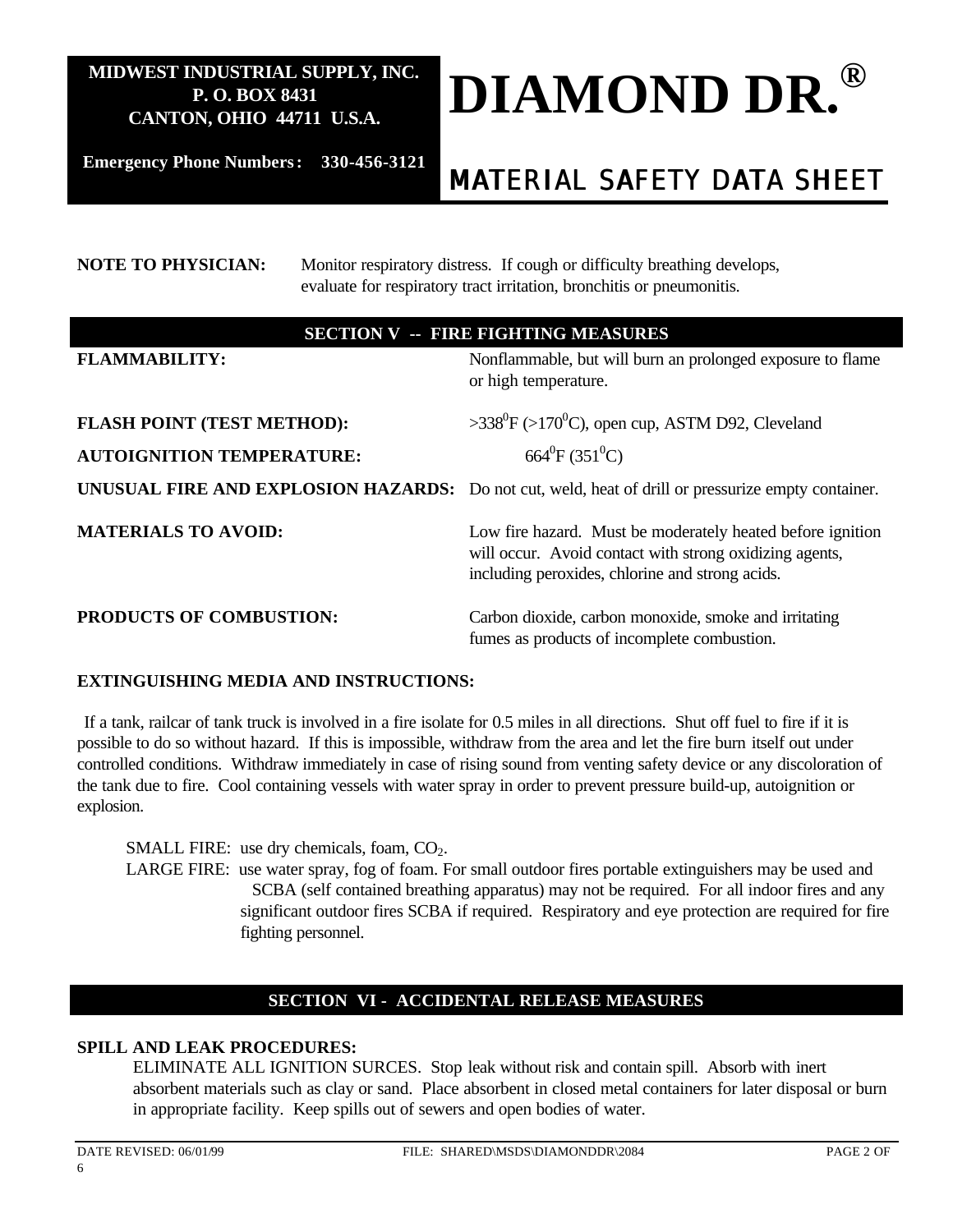# **DIAMOND DR. ®**

**Emergency Phone Numbers: 330-456-3121**

# *MATERIAL SAFETY DATA SHEET*

#### **SECTION VII -- HANDLING AND STORAGE**

| <b>STORAGE:</b>                       | Keep in a cool, dry, ventilated storage area and in closed containers. Keep<br>away from sources of ignition and oxidizing materials.                                                              |
|---------------------------------------|----------------------------------------------------------------------------------------------------------------------------------------------------------------------------------------------------|
| <b>HANDLING:</b>                      | KEEP AWAY FROM SOURCES OF IGNITION. Do not reuse empty<br>containers. Practice good hygiene. Wash hands before eating. Launder<br>clothes before reuse.                                            |
|                                       | SECTION VIII -- EXPOSURE CONTROL/PERSONAL PROTECTION                                                                                                                                               |
| <b>RESPIRATORY PROTECTION:</b>        | None required if good ventilation is maintained. If mist is generated<br>by heating use a NIOSH approved organic respirator with a mist<br>filter.                                                 |
| <b>VENTILATION:</b>                   | Under normal handling conditions special ventilation is not necessary. If<br>operation generates mist or fumes use ventilation of keep exposure to<br>airborne contaminants below exposure limits. |
| <b>EYE PROTECTION:</b>                | Chemical splash, goggles recommended.                                                                                                                                                              |
| <b>PROTECTIVE CLOTHING:</b><br>casual | Clothing to minimize skin contact, long sleeves, boots or shoes. For                                                                                                                               |
|                                       | contact PVC gloves are suitable, for prolonged contact use neoprene or<br>nitrile gloves.                                                                                                          |

## **SECTION IX -- PHYSICAL AND CHEMICAL PROPERTIES**

| <b>BOILING/MELTING POINT @ 760 mm Hg:</b> | $>600^{\circ}F$ ( $>316^{\circ}C$ ) |
|-------------------------------------------|-------------------------------------|
| VAPOR PRESSURE mm Hg @ 20°C:              | negligible at ambient temperature   |
| <b>SPECIFIC GRAVITY OR BULK DENSITY:</b>  | 0.83                                |
| <b>SOLUBILITY IN WATER:</b>               | insoluble in water                  |
| <b>APPEARANCE:</b>                        | viscous, clear liquid               |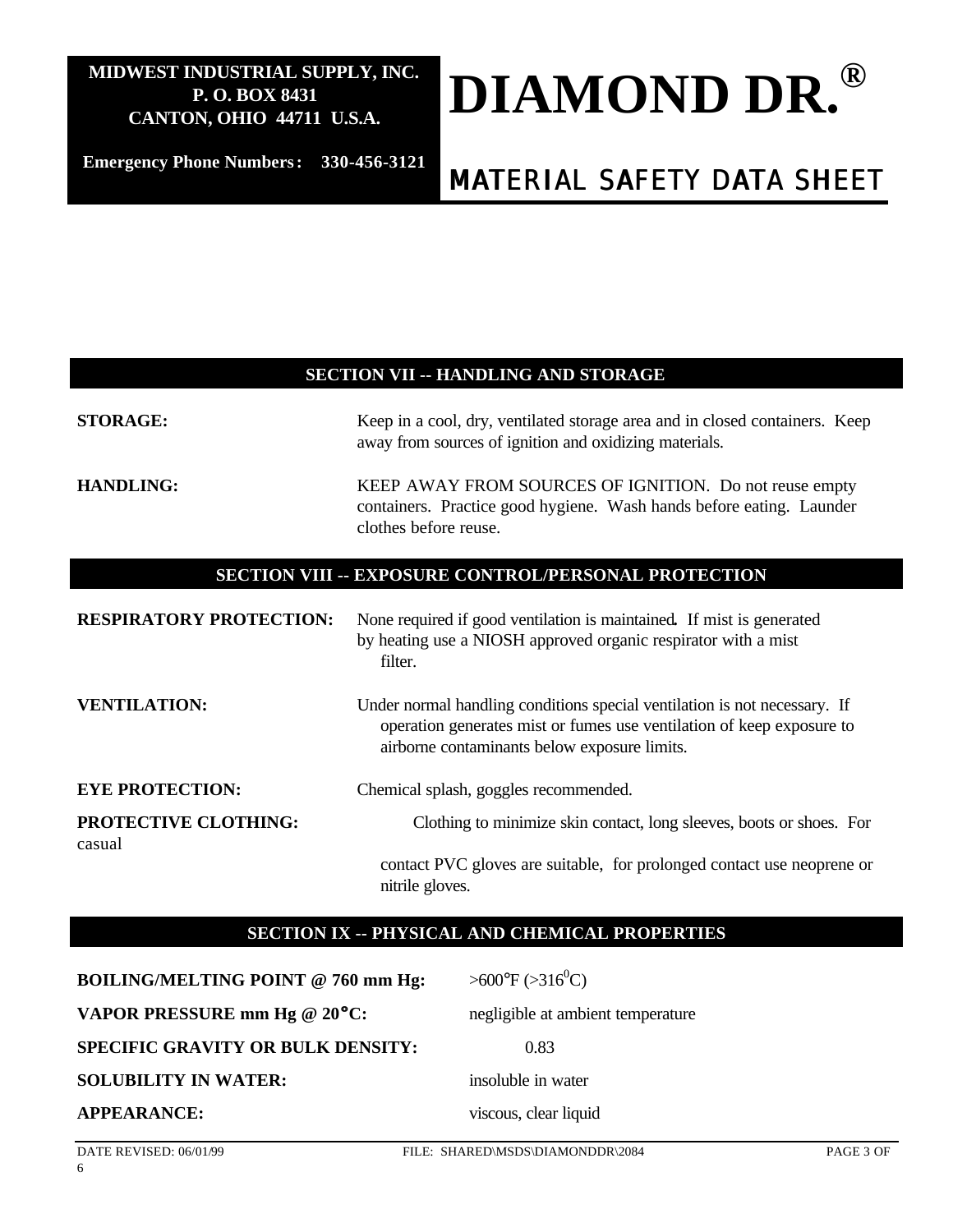# **DIAMOND DR. ®**

**Emergency Phone Numbers: 330-456-3121**

# *MATERIAL SAFETY DATA SHEET*

| <b>ODOR:</b>       | none                                    |
|--------------------|-----------------------------------------|
| <b>POUR POINT:</b> | $-33^{0}F(-36^{0}C)$                    |
| pH:                | N/A not an aqueous solution or emulsion |
| <b>ACIDITY:</b>    | none                                    |
| <b>ALKALINITY:</b> | none                                    |
|                    |                                         |

# **SECTION X -- STABILITY AND REACTIVITY**

| <b>STABILITY:</b>                        |  |
|------------------------------------------|--|
| <b>CHEMICAL INCOMPATIBILITY:</b>         |  |
| <b>HAZARDOUS DECOMPOSITION PRODUCTS:</b> |  |

# **CONDITIONS TO AVOID:** Excessive heat and flame. **CORROSIVE TO METAL:** No

Stable under normal handling conditions.

Can react with strong organic oxidizing materials. Heating of Diamond Dr.<sup>®</sup> causes thermal decomposition. In the presence of air may yield carbon monoxide and/or carbon dioxide, smoke, hydrocarbons and irritating fumes. **HAZARDOUS POLYMERIZATION:** Does not occur under normal industrial conditions.

# **SECTION XI -- TOX ICOLOGICAL INFORMATION**

#### **EFFECTS OF OVEREXPOSURE**

| <b>INHALATION:</b> | Inhalation is highly unlikely. However prolonged or repeated inhalation of heated<br>product fumes or mists may cause irritation to the respiratory tract and lungs and may<br>lead to fibrosis and reduced pulmonary function. |
|--------------------|---------------------------------------------------------------------------------------------------------------------------------------------------------------------------------------------------------------------------------|
| <b>SKIN:</b>       | It is not a skin irritant However prolonged or repeated contact may cause skin<br>irritation, dermatitis or oil acne.                                                                                                           |
| <b>EYES:</b>       | Prolonged or repeated contact may be irritating to eyes. Will not cause permanent<br>damage.                                                                                                                                    |
| <b>INGESTION:</b>  | Relatively non toxic to digestive tract.                                                                                                                                                                                        |
| <b>MUTAGENIC:</b>  | Mutagenic activity test are negative toward: Salmonella Typhimurium, Salmonella-<br>Eschrichia coli and Chinese Hamster ovary.                                                                                                  |

**REPRODUCTIVE TOXICITY:** Based on data to date it does not pose a reproductive risk.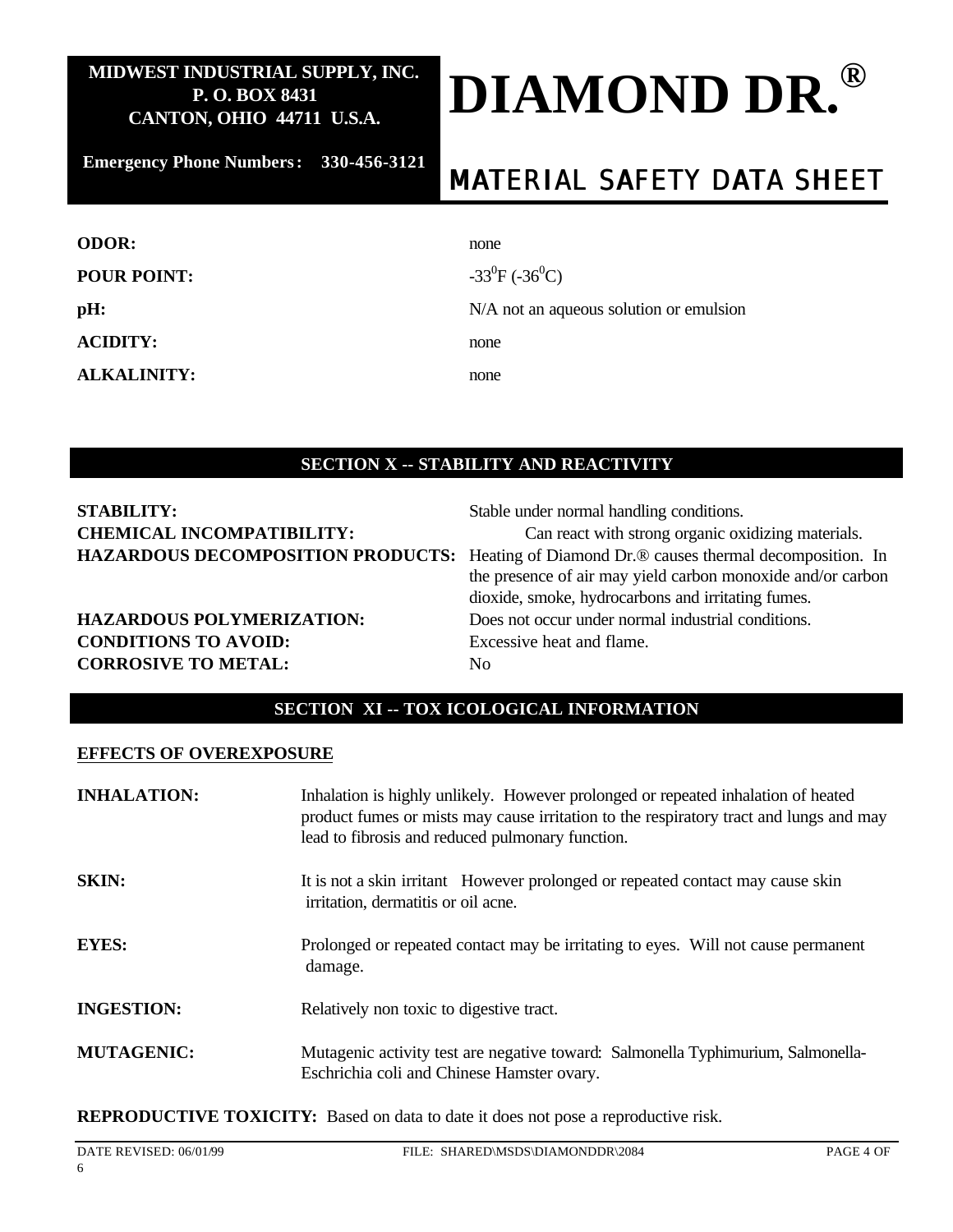

**Emergency Phone Numbers: 330-456-3121**

# *MATERIAL SAFETY DATA SHEET*

**CARCINOGENICITY:** OSHA PEL (8 hour TWA) =  $5mg/m<sup>3</sup>$  for synthetic fluid mists. **Based on studies to date Diamond Dr.® is not known to be carcinogenic to humans.**

> ACGIH (mists) - Based on available human studies, exposure to product mist alone has not demonstrated to cause human effects at levels below 5 mg/m<sup>3</sup>. IARC - IARC group 3; cannot be classified as to carcinogenicity to humans. NTP - No studies were found. IRIS - No studies were found. OSHA - OSHA PEL (8 hour TWA) = 5 mg/m<sup>3</sup> for synthetic product mists.

## **SECTION XII -- ECOLOGICAL INFORMATION**

The product has the potential for degradation by hydroxyl radicals in the troposphere under the influence of sunlight, and by bacteria in soil water. Potential for food chain concentration is low.

The acute oral toxicity toward acquatic organisms is none to low: LC50 (rainbow trout) >400,000 ppm in 96 hours; LC50 (Mysidopsis bahai) >500,000 ppm in 96 hours. Passed the EPS 1/RM/24 Microtox test luminescent bacteria.

When used and applied properly Diamond Dr.® will not contribute BOD.

## **SECTION XIII -- DISPOSAL CONSIDERATIONS**

#### **WASTE DISPOSAL METHOD:**

Consult your local authorities for regulations. Preferred waste management: recycle or reuse, incinerate with energy recovery, disposal in a licensed facility. Disposal facility should be compliant with state, local and federal government regulations.

## **SECTION XIV -- TRANSPORTATION INFORMATION**

| D.O.T. PROPER SHIPPING NAME (49CFR172.101):                | None |
|------------------------------------------------------------|------|
| <b>HAZARDOUS SUBSTANCE (40CFR116):</b>                     | N/A  |
| <b>REPORTABLE QUANTITY (RQ):</b>                           | N/A  |
| D.O.T. HAZARD CLASSIFICATION (49CFR172.101): Non-regulated |      |
| <b>D.O.T. PLACARDS REQUIRED:</b>                           | None |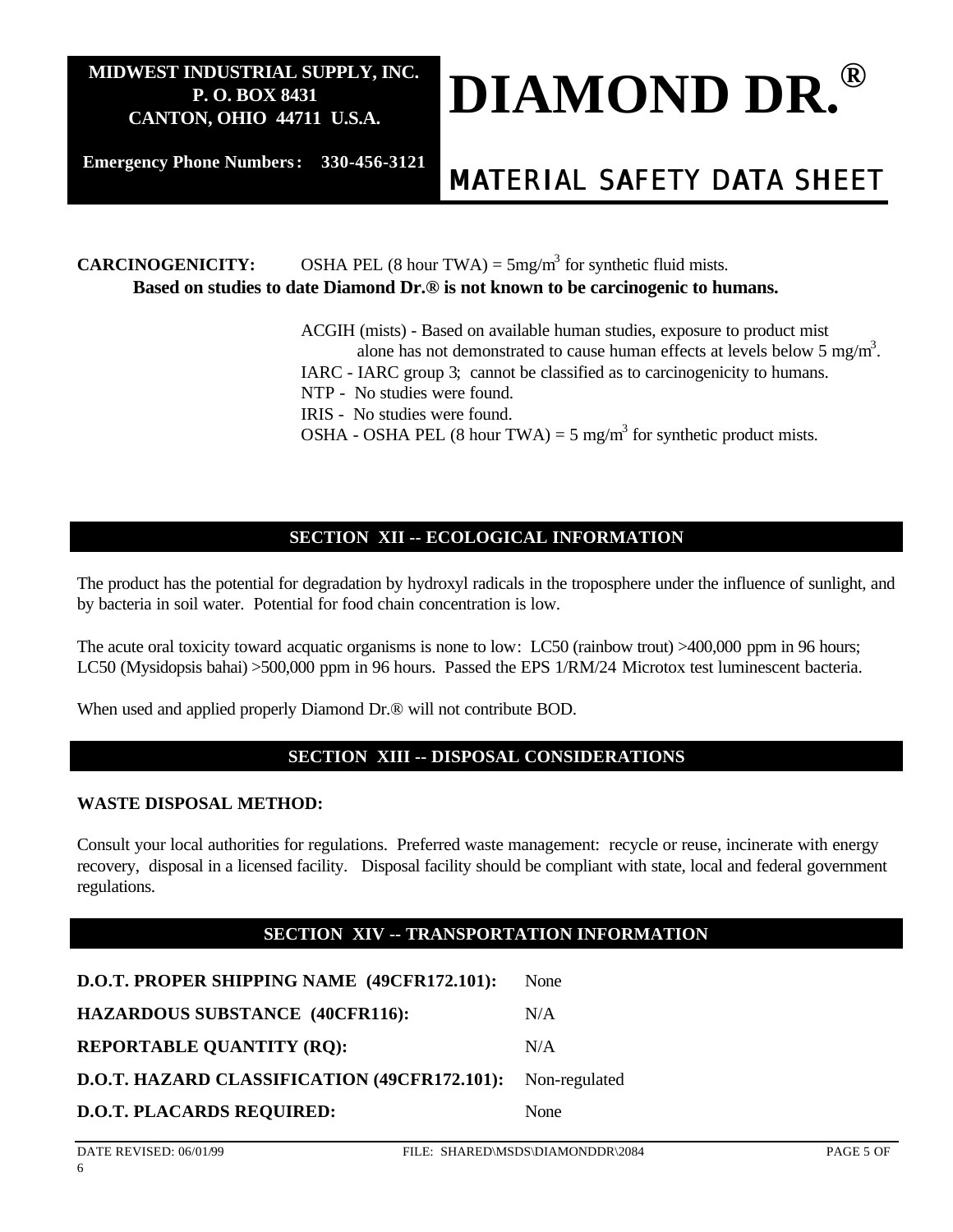

**Emergency Phone Numbers: 330-456-3121**

# *MATERIAL SAFETY DATA SHEET*

#### POISON CONSTITUENT (49CFR173.343):

#### **BILL OF LADING DESCRIPTION:** Synthetic organic dust suppressant

**C NO.:** N/A

**UN/NA CODE:** N/A

|--|

## **SECTION XV-- REGULATORY INFORMATION**

**EPA SARA Title III hazard class:** None

**OSHA HCS hazard class:** Non-OSHA hazardous (29CFR1910.1200)

### **EPA SARA Title III Section 313 (40CFR372) Toxic Chemicals present in quantities greater than the "de minimus" level are:** None

This product is not a "controlled product" under the Canadian Workplace Hazardous Material Information System (WHMIS)

## **SECTION XVI -- OTHER INFORMATION**